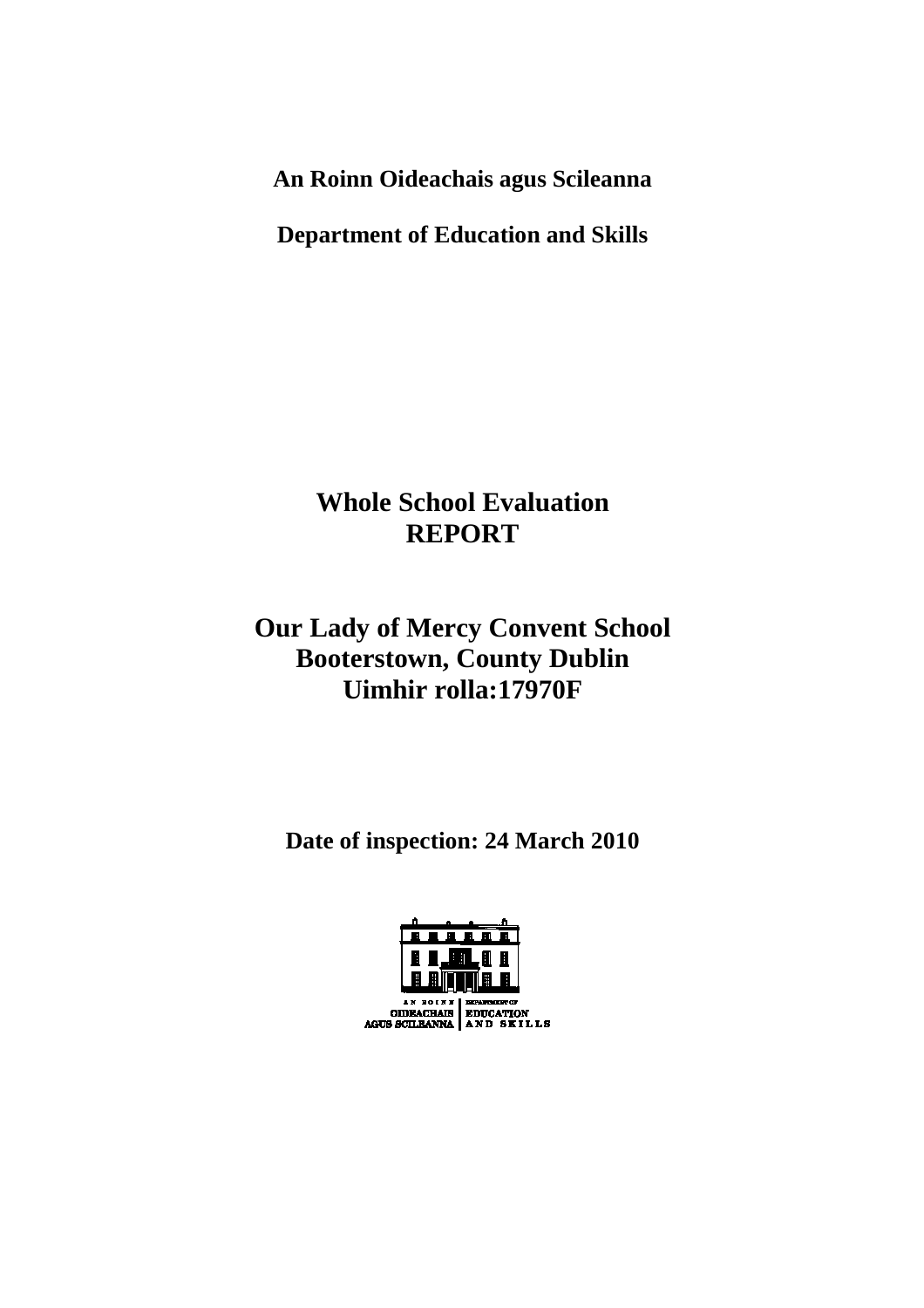#### **WHOLE-SCHOOL EVALUATION**

A whole-school evaluation of Our Lady of Mercy Convent School was undertaken in March 2010. This report presents the findings of the evaluation and makes recommendations for improvement. The evaluation focused on the quality of teaching and learning in English, Irish, Mathematics and Physical Education. The board of management was given an opportunity to comment in writing on the findings and recommendations of the report, and the response of the board will be found in the appendix of this report.

#### **INTRODUCTION – SCHOOL CONTEXT AND BACKGROUND**

Our Lady of Mercy Convent School is an all-girls, vertical, primary school. It is situated in Booterstown in County Dublin. This Catholic school is under the patronage of the Archbishop of Dublin. The school has attained its second Green Flag. Enrolment figures have declined marginally in recent years. Attendance rates for pupils are excellent.

The following table provides an overview of the enrolment and staffing in the school at the time of the evaluation:

|                                   | Number |
|-----------------------------------|--------|
| Pupils enrolled in the school     | 203    |
| Mainstream classes in the school  |        |
| Teachers on the school staff      | 12     |
| Mainstream class teachers         |        |
| Teachers working in support roles |        |
| Special needs assistants          |        |

#### **1. QUALITY OF SCHOOL MANAGEMENT**

#### **1.1 Characteristic spirit, mission or vision**

The school's stated mission is "*to encourage, challenge and nurture our children and the wider school community as together we grow in body, mind and spirit. Tá ár dTiarna linn*." There is a strong sense of identity among all who attend, work or are associated with the school. Its Catholic ethos is clearly manifest at assemblies, in the links with the Mercy order and in the school's charity works. The school is committed to, and succeeds in providing a very good, broad and balanced education to the girls in an atmosphere of mutual respect and inclusivity.

#### **1.2 Board of management**

The board of management functions very competently. It is properly constituted and meets eight times a year. Board members have taken on a wide range of duties and carry these out to a high standard. The board is acutely aware of its legislative duties and management roles and ensures that school policies, procedures and practices accord with departmental circulars and relevant legislation. School accounts are audited. The board plays a very active role in all aspects of school planning. It engages in a collaborative and consultative planning process whereby school policies are developed, ratified and reviewed systematically. The board carries out a phased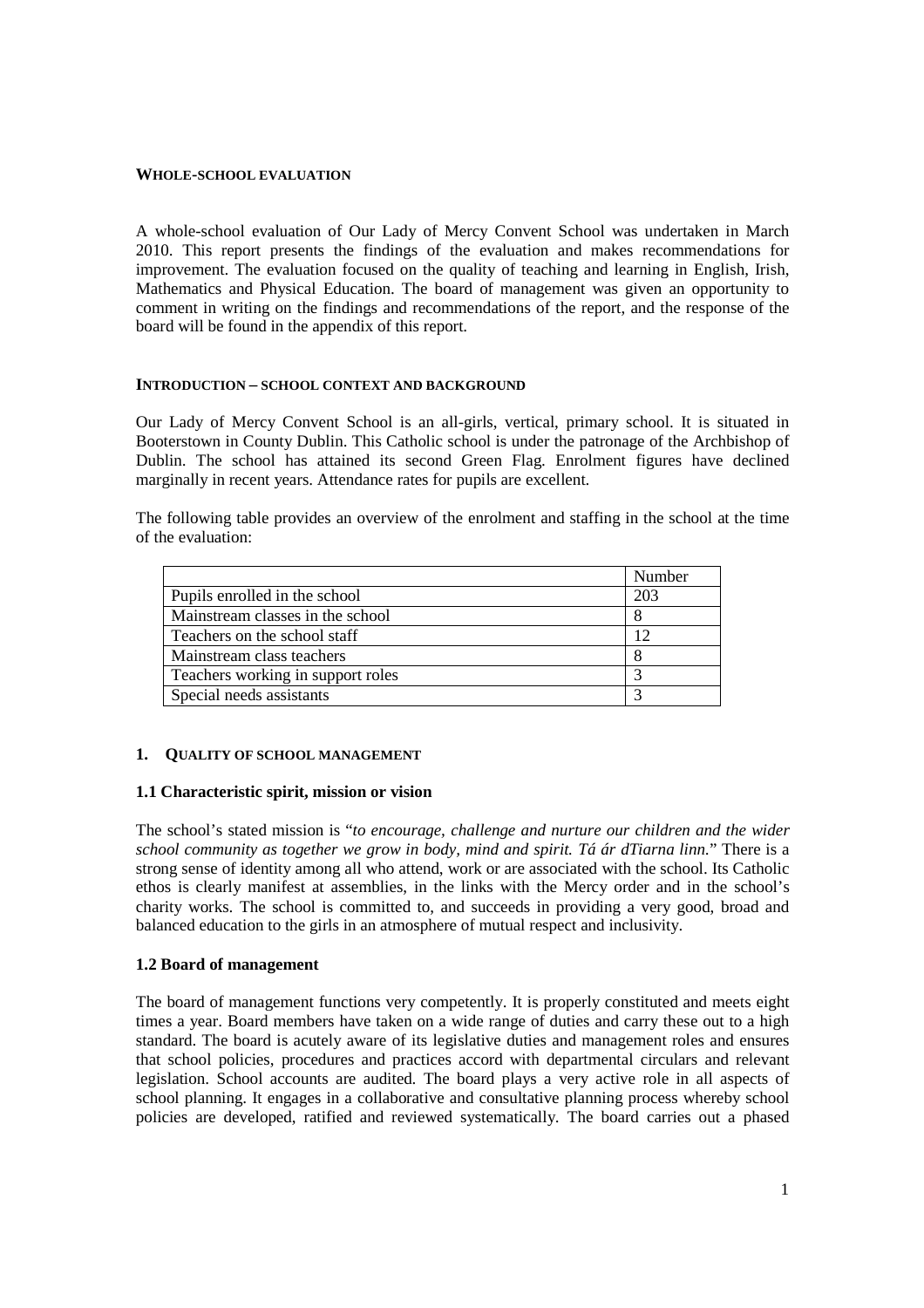maintenance programme each year for the upgrading of the school. It is clearly committed to fulfilling the mission of the school in all aspects of its work which it carries out with pride. The work of the board is communicated to parents through the parents' representative on the board, the presentation of an annual maintenance report at the parents' annual general meeting and through regular newsletters.

### **1.3 In-school management**

The principal is a highly effective leader. She demonstrates excellent management and administrative skills, thereby ensuring the smooth organisation of all aspects of school life. She is up-to-date with curriculum developments and ably leads the school-planning process. With her effective interpersonal and communication skills she succeeds in fostering a culture of reflective thinking among her staff. She is instrumental in promoting the school's ethos and in nurturing a strong sense of identity among all members of the school community. The in-school management team members carry out their work competently and cohesively. Their assigned roles are balanced regarding curriculum, organisational and pastoral duties. The team is very supportive of the principal and plays an important role in attending to school management issues. In this regard the team formally meet with the principal each month, before school begins, and also has opportunities to present and further develop its work at staff meetings.

There is effective management and deployment of teaching personnel. The teachers are enabled to teach in a variety of settings and a policy on class allocation is in operation. There is competent provision for the teachers' and other school personnel's professional development in priority areas such as use of interactive whiteboards, first aid and Stay Safe programme delivery. Comprehensive provision for supporting and mentoring newly-appointed teachers is in place. The school buildings and grounds are in excellent order and are maintained to a very high standard. Excellent work in the areas of recycling and energy conservation is underway in the school. The school successfully promotes participation in a wide range of programmes relating to Science. There is a wildlife garden on the grounds. Notwithstanding the small size of some classrooms, all educational settings are bright and airy. The teachers provide print-rich and mathematics-rich environments. There are curriculum displays prepared in all classrooms and samples of pupils' work are attractively exhibited. Classroom libraries host a good range of fictional reading material. All classrooms are very well stocked with curriculum resources and teaching materials, including interactive whiteboards. There is a library, a computer room, a large general purposes room as well as a school garden on the premises.

#### **1.5 Management of relationships and communication with the school community**

There is excellent management of relations with parents and the wider school community. The vibrant parents' association is highly committed to enhancing the quality of their children's experience in the school. Meeting regularly, the parents coordinate a wide variety of events. These include co-curricular and extra-curricular sports and activities, regular fundraising actions and social events. The school garden party, cook book launch, uniform fair and book week are among some of the extensive range of events organised. The parents are also involved in the whole-school planning process and make a significant contribution to the development of some school policies. The school fosters excellent home/school relations and a high level of formal and informal communications is established. The work of the school secretary in this regard and also in the efficient administration of the school is praiseworthy. Communications are enhanced through the use of email, text-a-parent, regular newsletters and notes. Two school reports are issued annually and a parent/teacher meeting is convened each year. A school booklet is provided to parents of new entrants outlining pertinent school information. The teachers provide parents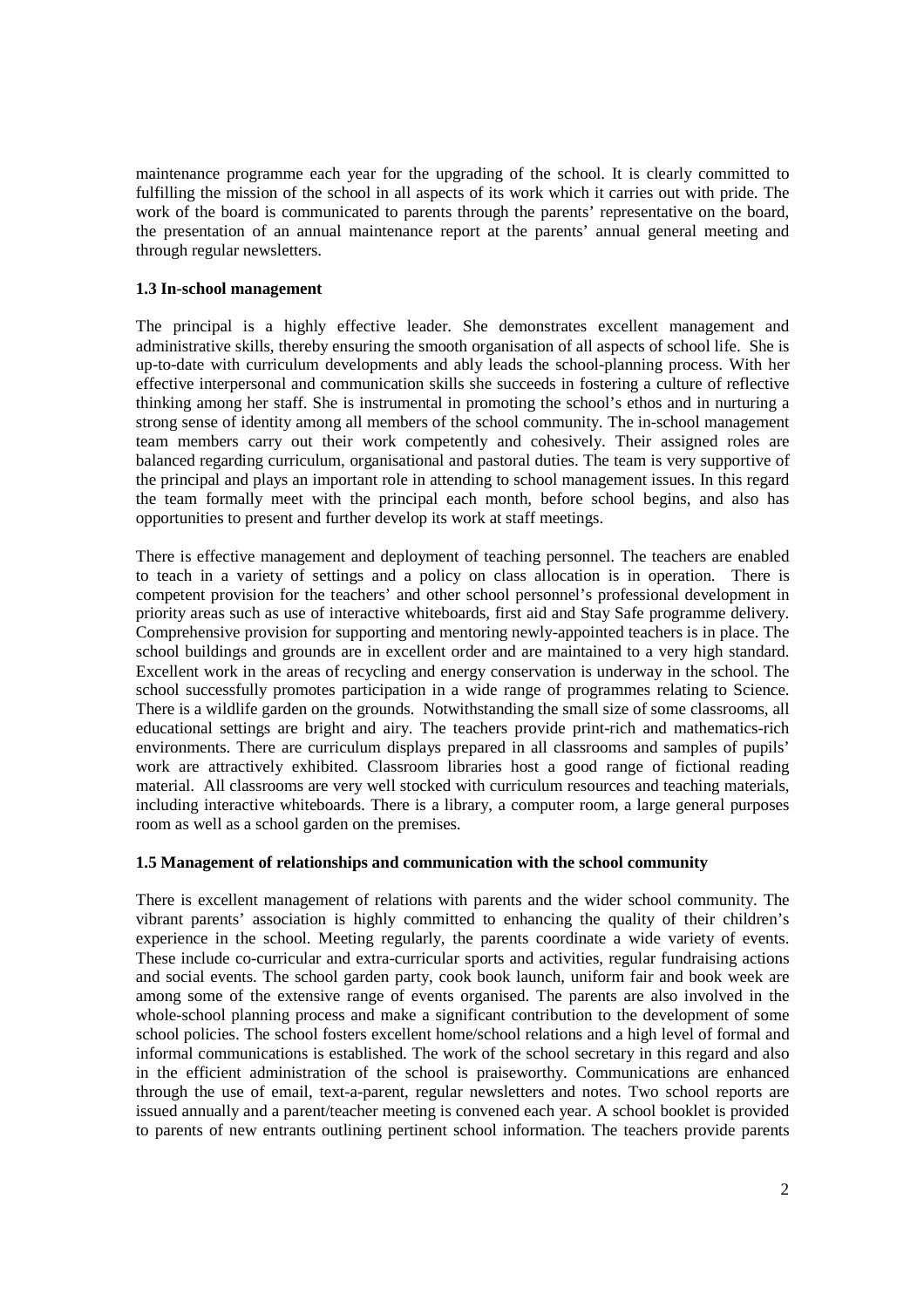with practical guidance regarding their children's homework and reading through information leaflets and start-of-year general meetings. Informal communications are facilitated through an open-door policy and parents are welcome to arrange to meet with teachers as requested.

## **1.6 Management of pupils**

The management of pupils is outstanding. There are very respectful, positive relations between teachers and pupils and among pupils themselves. The quality of the working relationships among staff contributes in a very significant way to the rich learning experience of pupils. There is exemplary discipline and behaviour by pupils. An inclusive, mutually-supportive atmosphere is nurtured by school personnel. The student voice is promoted through the student council and is listened to and acted upon by school management. The pupils' achievements and efforts are affirmed and celebrated through teacher feedback, positive behaviour strategies in classrooms and awards of merit during assemblies.

## **2. QUALITY OF SCHOOL PLANNING**

## **2.1 Whole-school and classroom planning**

The quality of whole-school planning is very good regarding well-established processes of consultation, systematic review, action planning and strategic planning. It is praiseworthy that all teachers have a copy of the school plan. Very comprehensive organisational policies are ratified, providing clear guidance on school procedures and practices. Planning for all curriculum areas is in place. An inspection of the curriculum plans for English, Irish, Mathematics and Physical Education show that much work has been done to ensure that these plans are comprehensive. In order for the school to maximise its capacity for self-improvement it is important that these plans more closely guide pedagogy and facilitate the development of each curriculum strand as a progression through the school. To this end it is recommended the school develop approaches to monitor and assess both the implementation and the impact of the school plan.

A common template for classroom planning and recording of general progress is in place and in use by all teachers. In general, long-term and short-term planning outlines lesson content and textbook activities. More emphasis on skills-based learning and experiences is recommended with long-term planning providing broad programmes of learning in all aspects of provision. Shortterm planning should set out specific objectives in terms of pupils' learning. This will assist in the compilation of progress records regarding the specific learning outcomes for pupils.

## **2.2 Child protection policy and procedures**

Confirmation was provided that, in compliance with Department of Education and Skills Primary Circular 0061/2006, the board of management has formally adopted the *Child Protection Guidelines for Primary Schools* (Department of Education and Skills, September 2001). Confirmation was also provided that these child protection procedures have been brought to the attention of management, school staff and parents; that a copy of the procedures has been provided to all staff (including all new staff); and that management has ensured that all staff are familiar with the procedures to be followed. A designated liaison person (DLP) and a deputy DLP have been appointed in line with the requirements of the guidelines.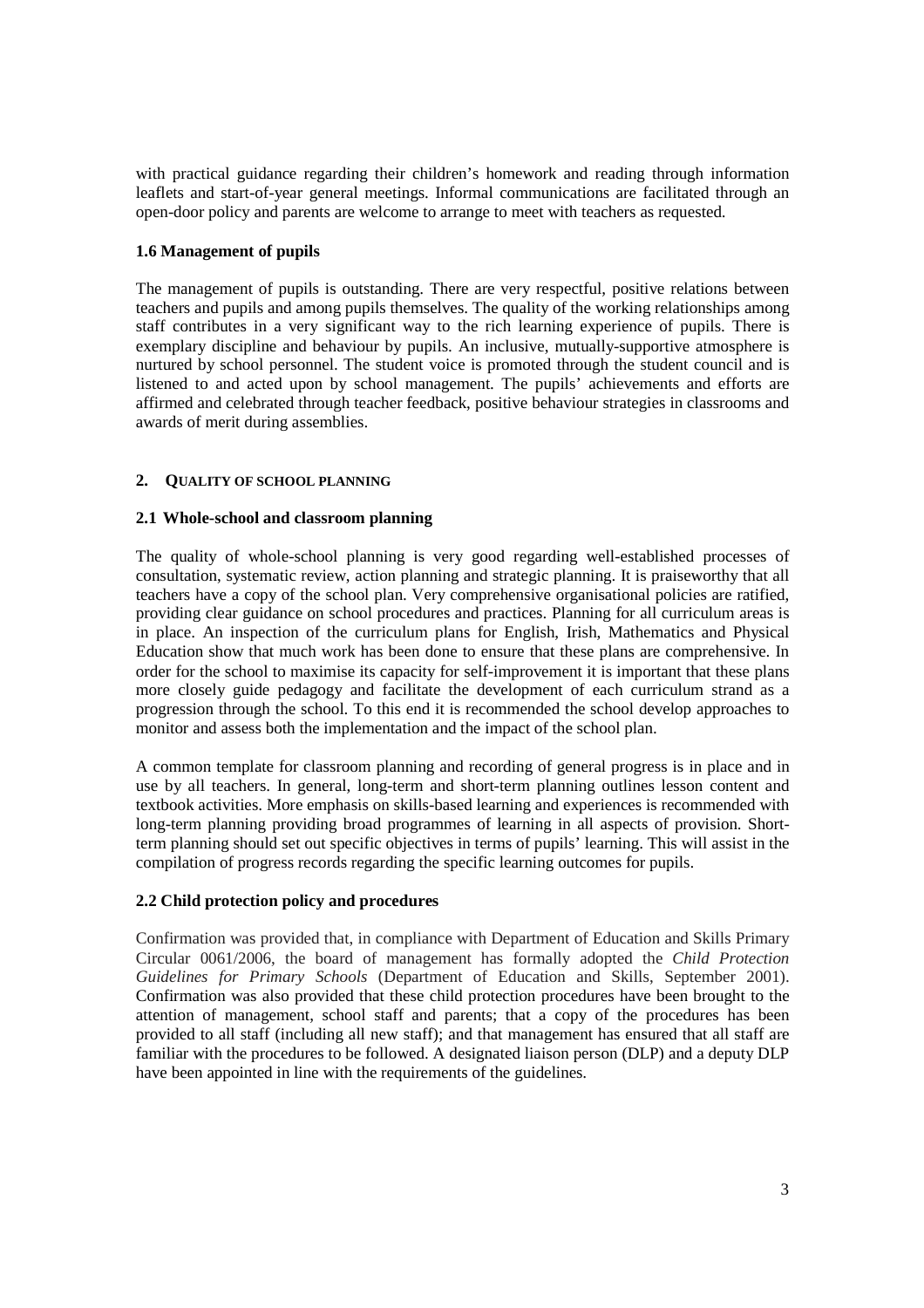#### **3. QUALITY OF LEARNING AND TEACHING**

#### **3.1 Language**

#### *Gaeilge*

Tá cáilíocht na foghlama agus an teagaisc go h-ard sa Ghaeilge. Múintear í go cumasach. Leagann na hoidí béim inmholta ar úsáid na Gaeilge go neamhfhoirmiúil ag tionól na scoile, trasna an churaclaim agus úsáid rianúil gach Céadaoin. De thoradh sin tá dearcadh an-dhearfach i leith na Gaeilge ag na daltaí. Baineann luas bríomhar agus struchtúr breá leis na gceachtanna i ngach rang. Úsáideann na hoidí réimse leathan de straitéisí idir drámaí, ról imirt cluichí, tascanna éisteachta, obair i bpéirí agus i ngrúpaí. Éiríonn leo an cur chuige cumarsáideach a chur chun cinn. Déanann na hoidí cleachtadh rialta ar úsáid chruinn na mbriathra, ar bhun fhoclóir agus ar eiseamláirí agus iad ag múineadh téarma nua bunaithe ar théamaí an churaclaim. Chun cur le sin moltar tréimhse níos faide a chaitheamh ar neartú agus daingniú cumas cumarsáid na daltaí agus iad ag úsáid teanga i gcomhthéascanna éagsúla. Tá sé ar chumas na ndaltaí ceisteanna a chur agus a fhreagairt go nádúrtha agus tá dul chun cinn le sonrú tríd an scoil. Is féidir leis na daltaí sna ranganna sinsearacha caint go leanúnach agus go cruinn faoi théamaí coitianta. Tá ard chaighdeán sroichte acu chun a dearcadh agus a thuairimí féin a léiriú go sciliúil. Baineann na daltaí taitneamh nach beag as dánta a aithris agus amhráin a chanadh. Tá caighdéan na léitheoireachta go han mhaith agus léann na daltaí le tuiscint agus go muiníneach. I gcuid de na ranganna tá réimse leathan de ábhair léitheoireachta in úsáid. B'fhiú an cleachtadh sin a leathnú. Tá caighdéan na scríbhneoireachta go h-ard freisin, idir obair phearsanta chruthaitheach agus tascanna sna leabhair obire. Feictear saothar na ndaltaí i gcnuasacha beaga agus thuas ar na ballaí sna ranganna agus tá éagsúlacht breá ag baint lena n-iarrachtaí.

#### *Irish*

A high standard of teaching and learning is achieved in Irish. The language is taught competently. Praiseworthy emphasis is placed on the incidental use of Irish at assembly times, across curriculum areas and with special emphasis on its use every Wednesday. As a result, the pupils are highly motivated towards Irish. In each classroom, well-structured lessons are conducted in a lively manner. The teachers use a wide range of strategies including drama, role play, games, listening exercises, pair and group work. They succeed in promoting a communicative approach to language learning. The regular teaching of grammar, vocabulary and phrases are features of the teaching of the themes of the Irish curriculum. To build on this practice it is advised that extended time be given at the communication phase of lessons to ensure thorough consolidation of new language learning. The pupils can pose and answer questions in a capable manner and clear progression is evident up through the school. The senior pupils can discuss everyday themes in an extended and accurate way. They attain a high standard in communicating their opinions and ideas. They recite poems and sing songs with enjoyment. Very good standards are achieved in reading and the pupils read with understanding and confidence. In some classrooms there is a wide range of Irish reading material in use. This practice merits extension. The standard of writing is high as reflected in the pupils' personal writing and workbook activities. Examples of their writing are celebrated on classroom displays and in compilations; there is good variety evident among this work.

#### *English*

The pupils' oral language skills are very good. In response to teachers' questioning, they display very good ability to talk and discuss, answer questions and share their thoughts and opinions. Teachers facilitate the oral language development of pupils during English lessons and across the various curriculum subjects. In order to challenge and meet the needs of all learners, it is advised that more extended provision for oral language development be provided. Pupils require more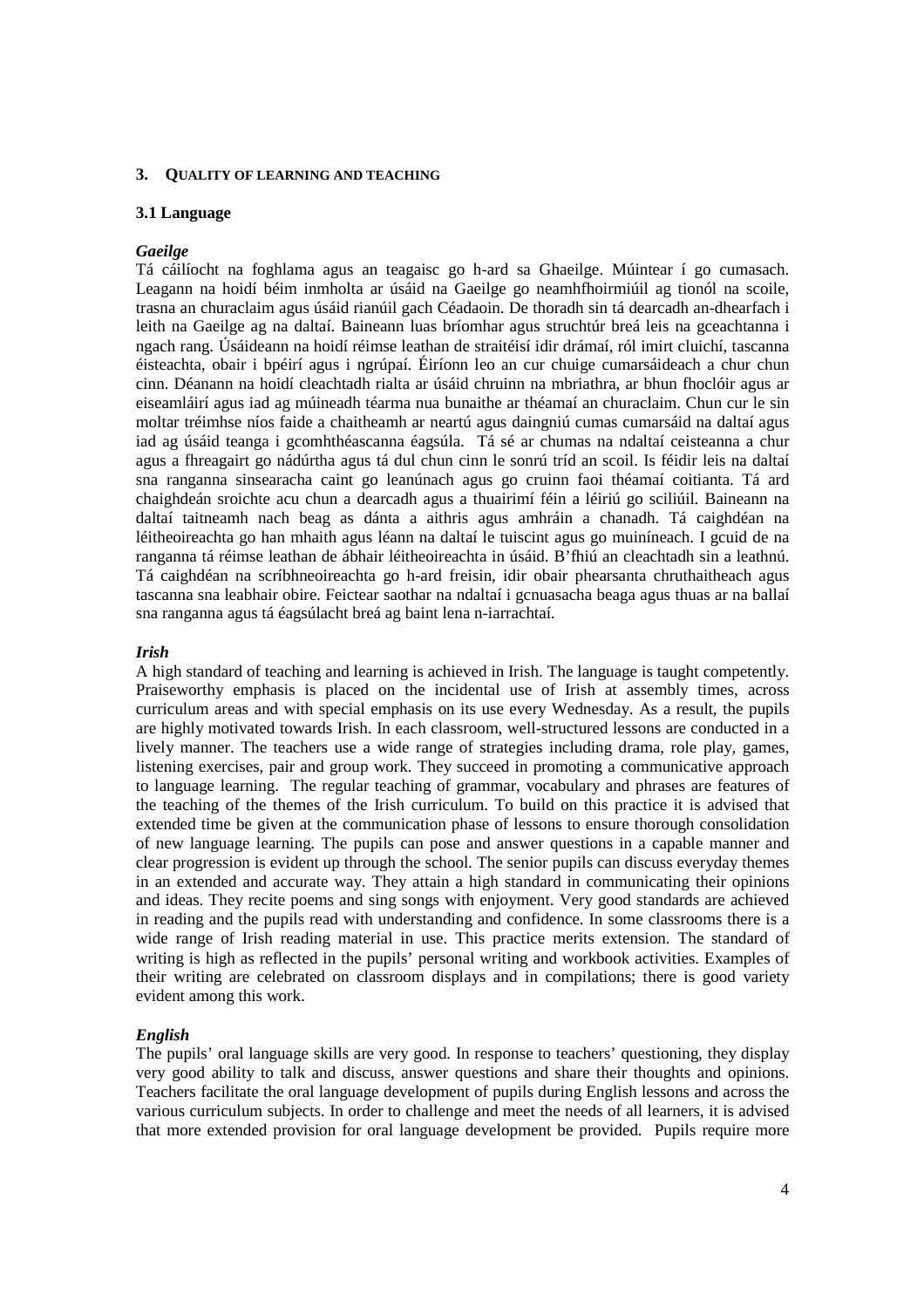focused, differentiated questioning; opportunities to use language in a variety of contexts; and extended answer time to listen to and learn from one another. Overall, the standard of reading is excellent. A wide and varied range of reading material is available to pupils and all materials, including extension readers and class novels, are extensively used. The school has recently introduced a commercial phonics programme. It is important that key teaching methodologies in this area focus on teaching of letter/sound combinations within a whole-language context. All pupils are exposed to a broad range of poetry and rhyme and engage in recitation and composition at every level. The quality of their recitation is very good and pupils perform regularly at local recitals. The pupils attain very high standards in writing. The development of independent writing among the junior pupils is praiseworthy and booklets of their work are attractively displayed. The teaching of process writing is very effective and pupils are enabled to write for a variety of purposes and within a broad range of contexts regularly. Excellent examples of creative, discursive and persuasive writing were observed during the evaluation. Presentation of work is highly commended, as is the quality of handwriting.

## **3.2 Mathematics**

The standard of Mathematics is very good. Key methodologies regarding operations and mathematical language, outlined in the school plan, are consistently implemented in each class. A good range of manipulative and other teaching resources is available and in use. In some classrooms there are very stimulating mathematics areas, linking Mathematics to the environment. Following a recent whole-school review of practice and assessment results, the teachers now provide pupils with daily opportunities to complete written mental mathematics problems. This is a positive development. It is advised that these tasks be complemented by short intensive, engaging oral mathematics sessions. Each year the school hosts a 'Maths for Fun' week where pupils engage in mathematics games and activities, including ICT-generated problems. Mathematics lessons are taught using the whole-class teaching methodology. Some opportunities for group work are provided, and in-class support is a feature of some provision. Teachers capably engage in the direct teaching of new concepts and model mathematical operations clearly and methodically. The pupils are adept at computation and at recording operations and all work is presented in an organised and neat manner. They display competent understanding of concepts across all strands of the mathematics curriculum and recall number facts capably. In the best practice observed there was provision for group teaching, the relating of Mathematics to real-life situations and assessment for learning. It is important that such good practice be disseminated, particularly in relation to planning and teaching to meet the needs of all learners. It is recommended that extended opportunities be provided for pupils to work as groups to explore and investigate mathematical processes.

## **3.3 Physical Education**

The quality of teaching and learning in Physical Education is excellent. The school provides a broad, balanced curriculum promoting the physical, social and personal well being of all pupils. Lessons are very well organised and highly structured in every aspect. An impressive programme encompassing all strands and aimed at the promotion and enjoyment of general good health is skilfully provided by teachers. They deliver lessons which incorporate warm ups, stretching, development and extension of skills, group work and cool downs. In particular, they ensure that specific skills relating to each strand are taught incrementally. Talk and discussion are features of all lessons. The standard of monitoring is very good and feedback for improvement is provided. Very good resources are in use and pupils are encouraged to set up and clear away in an orderly and cooperative manner. Excellent tasks and activities which promote cooperation, inclusion and self-expression were observed during the evaluation, particularly in the strands of gymnastics,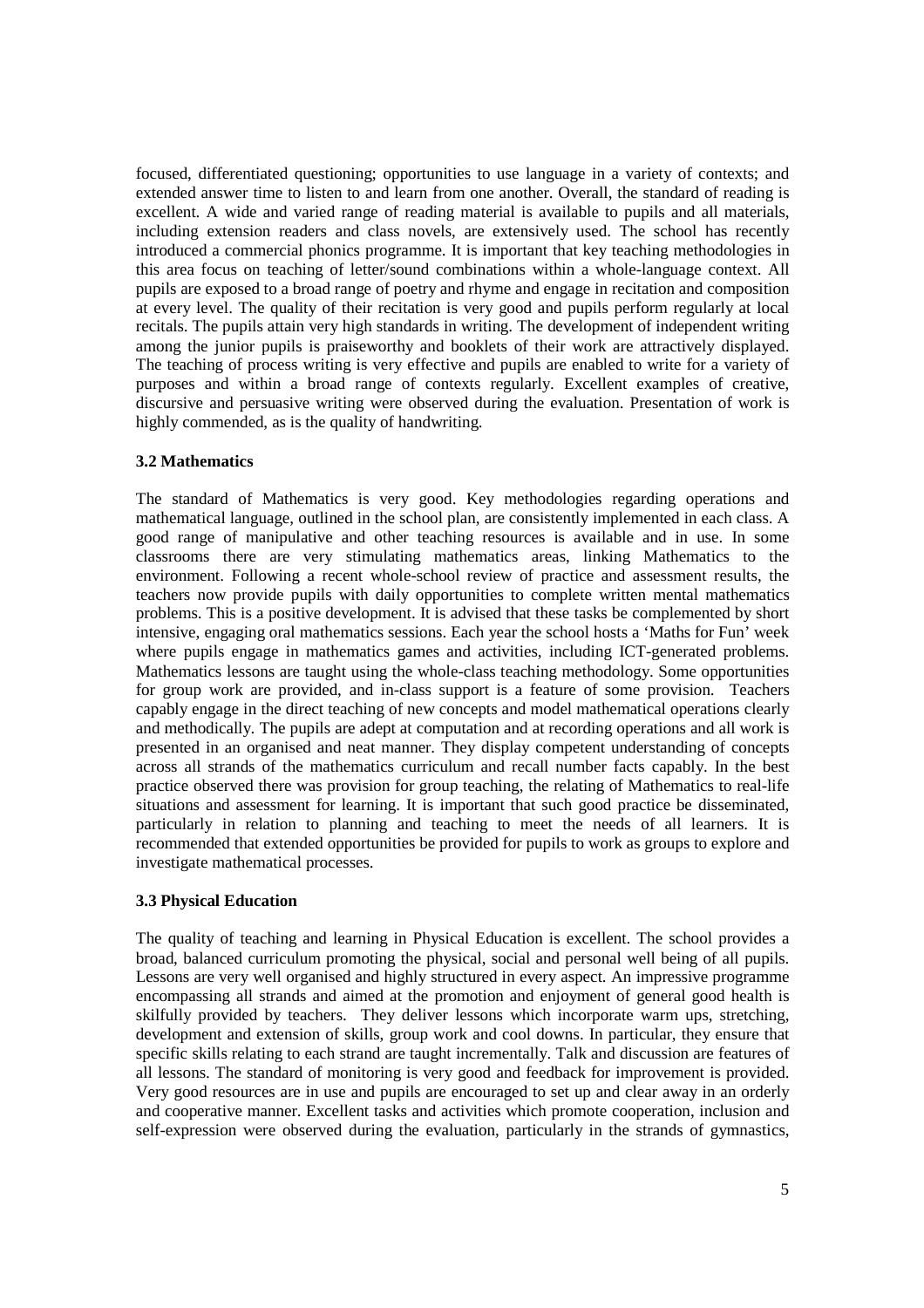games and dance. Health and safety issues are addressed most competently. There is excellent provision for athletics. A rich programme of co-curricular and extracurricular sports is also underway. This encompasses tennis, golf, Irish dancing, hockey, Gaelic sports and soccer.

## **3.4 Assessment**

A good range of assessment modes is in use by teachers. These comprise teacher-devised tests and tasks, portfolios, work samples, the use of standardised literacy and numeracy tests and also diagnostic tests, including language assessment for EAL pupils. The school's comprehensive range of tests provides the teachers with a good level of data. Good analysis is underway in using the outcomes of the Sigma-T and Micra-T results to target low-achieving pupils for additional support. Teachers administer regular tests in tables, spellings, Mathematics and in other areas and, in many classes, these results are recorded methodically. The pupils' work is corrected regularly and some excellent practice in marking for improvement was noted. In some instances the learning objectives of lessons was shared with pupils at the outset of lessons and closely assessed at lesson closure. The challenge now for the school is to use the outcomes of all assessments including tests, homework and work samples, in order to inform a profile of each pupil's learning and inform her future learning targets. Records of pupils' standardised assessments are maintained centrally. Relevant information is shared with parents at the annual parent/teacher meetings and in bi-annual written reports.

## **4. QUALITY OF SUPPORT FOR PUPILS**

## **4.1 Pupils with special educational needs**

An effective policy regarding the educational provision for pupils with special educational needs (SEN) is in place. It places strong emphasis on the early identification and remediation of learning difficulties. A learning support/resource teacher (LSRT) and resource teacher (RT) provide assistance to targeted pupils in a very supportive manner. Pupils are selected for learning support based on the outcomes of standardised testing and on teacher observation. There is regular communication between support teachers and mainstream-class teachers. Educational programmes of learning for all pupils with special educational needs are compiled using a consultative approach involving parents, class teachers, the principal and support teachers. The identified targets need to be more specific and focused in terms of exact learning outcomes within the timeframe outlined. The outcomes of diagnostic assessments, recorded on the education plans, should closely inform these targets and corresponding programmes. There is provision for both withdrawal and in-class support. All support settings are attractive, well resourced and well organised. Lessons are very capably taught and the teachers use a variety of methodologies and teaching resources to ensure that pupils learn in an enjoyable, social and productive manner. Three special needs assistants attend to the support needs of their targeted pupils in an effective and supportive way. They make a significant contribution to the care needs and well being of targeted pupils.

## **4.2 Other supports for pupils: disadvantaged, minority and other groups**

Our Lady of Mercy Convent School is an open, welcoming and inclusive school. It ensures that pupils are treated fairly and that mutual respect is fostered. The pupils are encouraged to appreciate and celebrate diversity within the school community and beyond in the wider world. They are enabled to participate in the diverse range of co-curricular activities and events during school time. A full time language-support teacher provides very good support to EAL pupils. This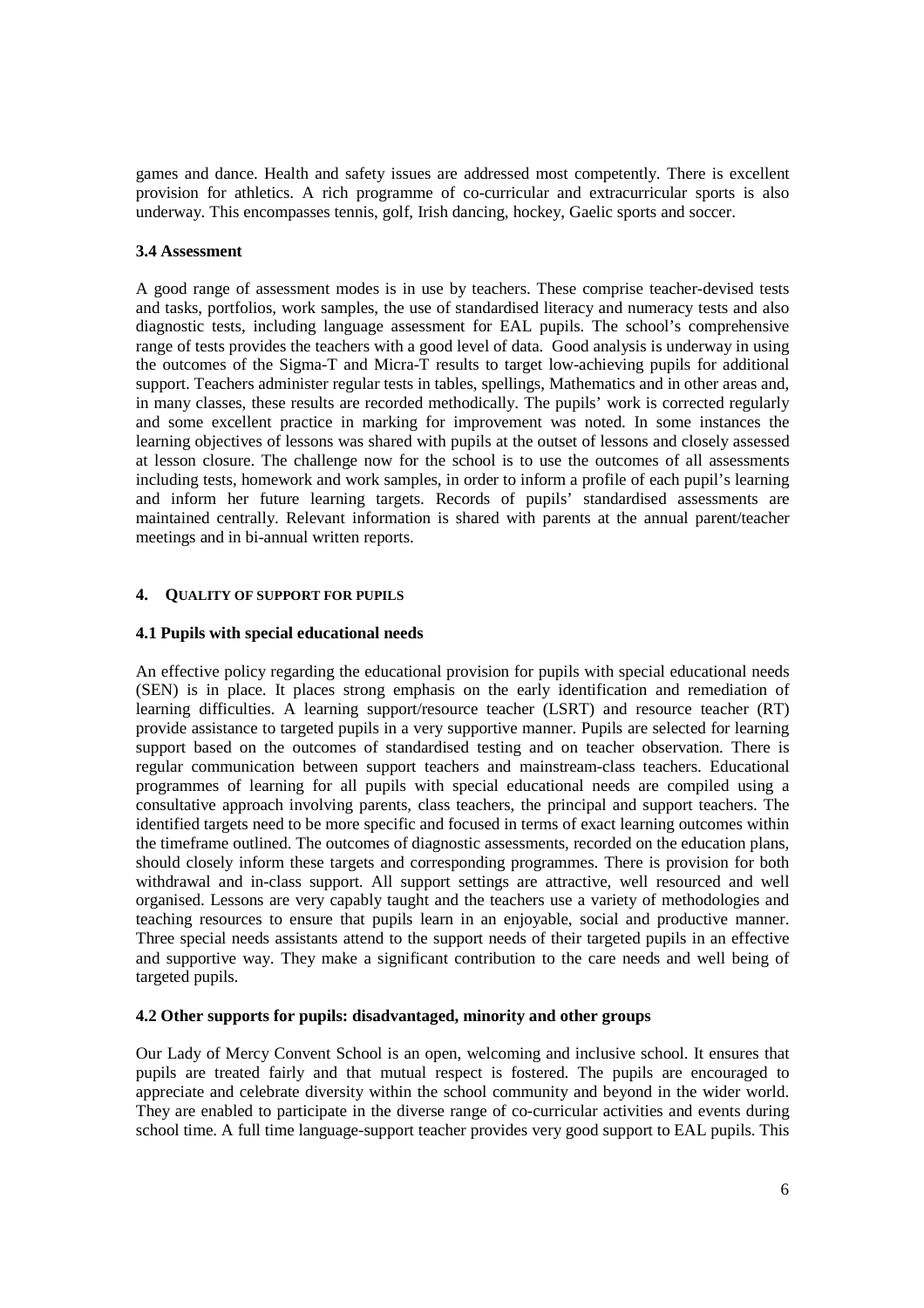provision, informed by a comprehensive EAL policy, incorporates very good assessment of learning needs, tailored programme planning and delivery to EAL pupils. Excellent resources are in use during instruction. There is very good promotion of interculturalism in the school, informed by the school's intercultural policy. Each year the school celebrates 'international day' and a range of activities celebrating diversity are scheduled, bringing members of the wider school community together.

## **5. CONCLUSION**

The school has strengths in the following areas:

- The principal is a very effective leader. Her work is informed by the school's mission and this mission is clearly shared by the school community.
- There are very good standards attained in all four curriculum subjects inspected.
- There is excellent order in the administration, management and organisation of the school.
- The collegiality and excellent working relations among staff contribute significantly to the calm and positive working atmosphere.
- The work of the board of management is very effective.
- There is outstanding management of pupils in this welcoming and inclusive school.
- The parents' association provides praiseworthy support to the school.

The following key recommendations are made in order to further improve the quality of education provided by the school:

- A review of planning, to include a greater emphasis on planning for learning, is recommended. All planning should take more account of skills-based learning, and shortterm planning requires greater specificity in terms of the pupils' learning objectives.
- The outcomes of assessment should better inform teaching and learning to meet the needs of all pupils.

Post-evaluation meetings were held with the staff and the board of management where the draft findings and recommendations of the evaluation were presented and discussed.

*Published November 2010*